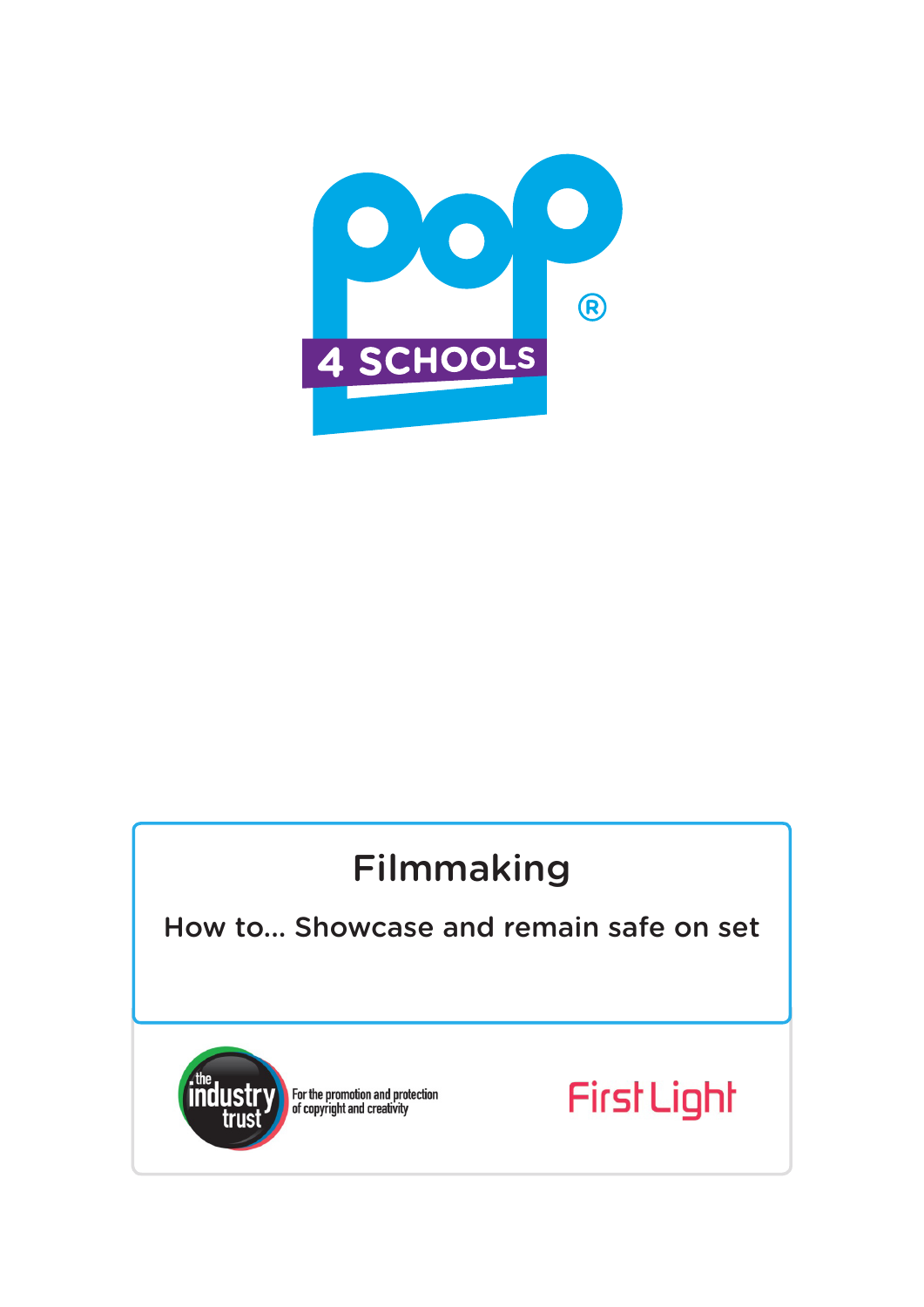

## **Lesson Objective**

For students to be aware of safety measures needed when filming.

To show an understanding of how to showcase work produced including protecting each other's work for safety and legal reasons.

## **Success Criteria**

All students must be able to identify possible safety hazards involved in making and showcasing their films.

Students should be able to identify and explain hazardous situations and equipment when filming.

Students could provide precautionary measures preempting any hazardous situations that may occur in the making and showcasing of their films.

# **Context**

Student's own choice of story context could be used or teachers could provide context from within the First Light and Pop4Schools materials (e.g. below) or a text or area of study from within school based schemes of work.

### Showcase

*https://pop4schools.com/resources/films/sound-and-vision/#!/how-toget-your-film-seen*

### Keep safe on set

*https://pop4schools.com/resources/films/sound-and-vision/#!/how- tokeep-safe-on-set* 

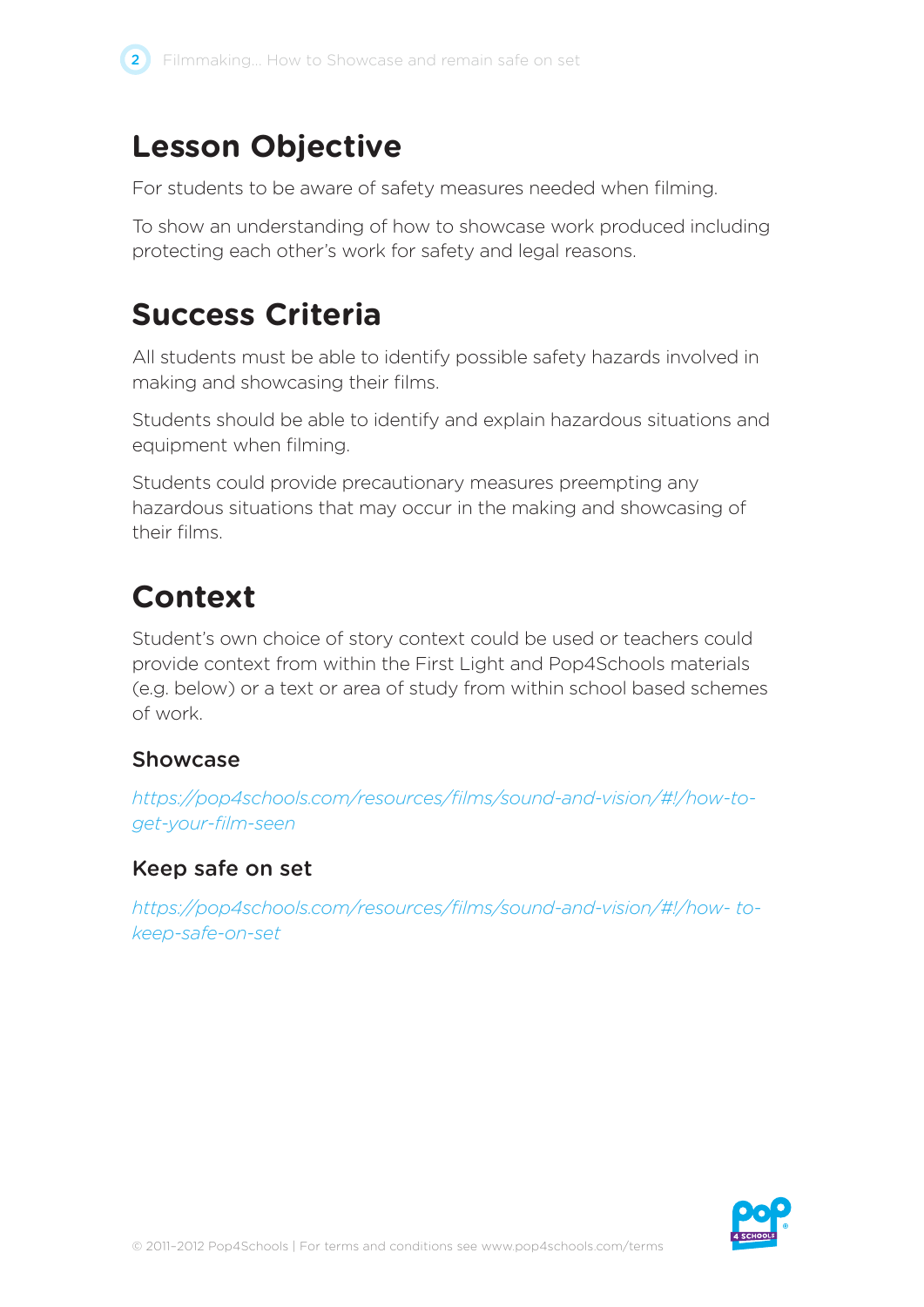# **Ideas for lessons utilizing Blooms Taxonomy**

### Remembering

## Can you identify hazards when film making?

Ask students to identify hazards within a scene, which can be role played or watched on video footage or photographed. Pupils need to look at the scene, photographs, or situation and identify areas, which could involve hazards, risks to people or equipment or setting.

OR

Paint, draw, sketch or create a picture, which identifies potential hazards. Students choose the media they would like to use to display their thinking.

#### Can you list the different types of hazards and who are at risk?

Watch the video clip (see resources above) and take note of hazards. Ask students to then group hazards into sub-categories, for example, hazards related to people, equipment, location, or stunts.

OR

Play 'Hazard Charades' — students are to role play a situation which could be a potential hazard and their partner needs to guess where and what the hazard is. (This could be acted out in pairs for class to guess/ in pairs). Hazards are pre-written on cards or photographs provided.

## Understanding

### Can you provide a definition or create an image for safe filmmaking?

OR

Design a poster or visual stimulus of 'How to keep safe on set'. Safety posters could be divided into different sections or different posters could be created for different elements. This could be safety of staff or keeping the equipment safe.

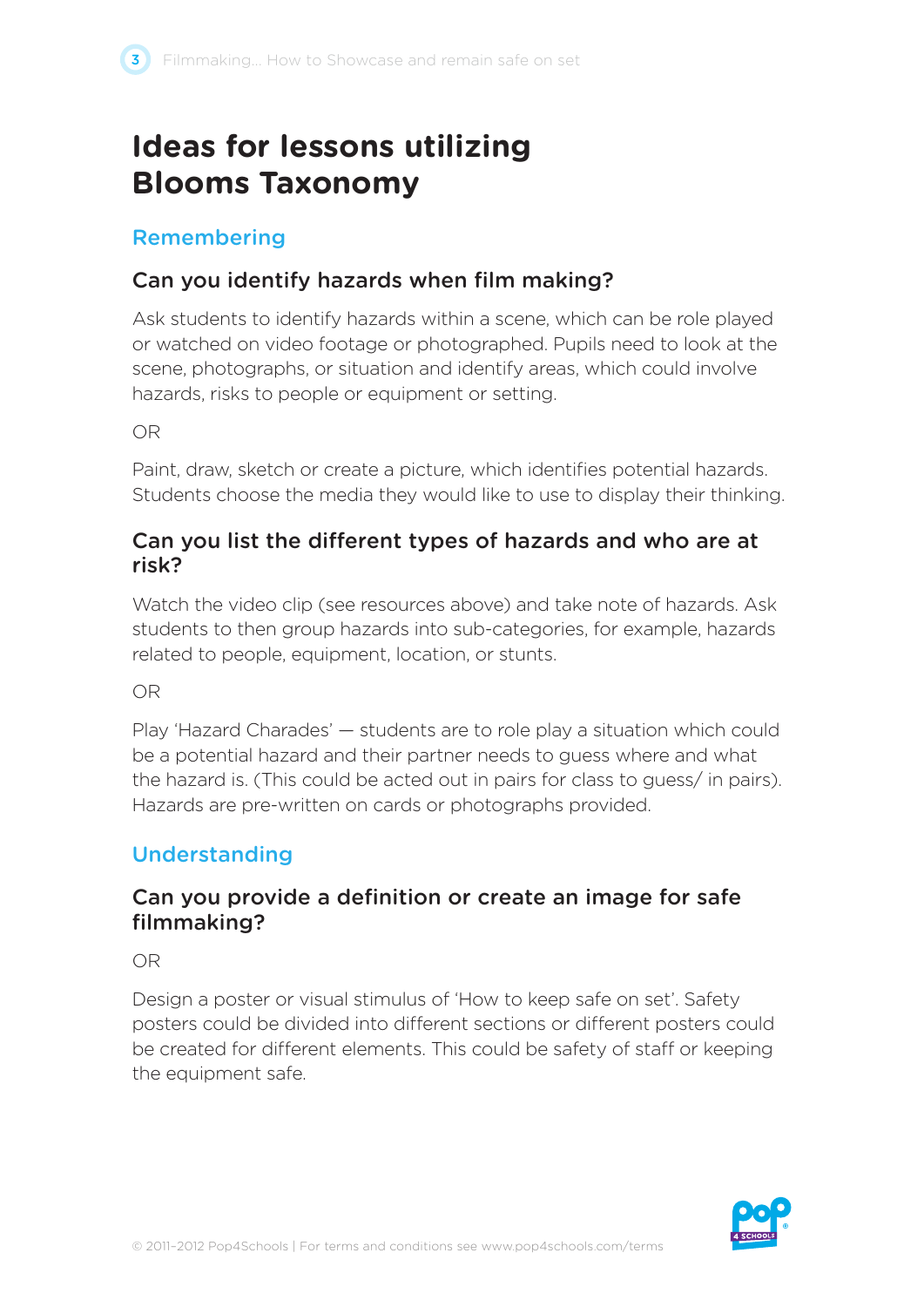#### Can you show an understanding of why safety is important when filming and showcasing your film?

Write a letter to a pop star, who is worried about shooting their new video in the jungle or in water or on a cliff. Teacher to set the scene for students. In the letter students should explain what safety they will put into place to ensure maximum safety of themselves and the film crew.

OR

Write a letter to the Health and Safety officer, building manager, or first aid officer outlining your concerns as a resident, club owner, theatre manager, event organizer, or ticket holder, regarding possible hazards that might occur when a film is showcased.

### Can you identify ways to showcase your event?

List the ways in which you can advertise your film or music video effectively.

OR

Write some persuasive slogans, or catch phrases to persuade others to view your film or music video.

## Applying

#### Can you show your understanding of how to prevent hazards from occurring?

See activity above related to writing to the Health and Safety officer, building manager or first aid officer. To extend this activity, student's letters could be shared and a response from the the Health and Safety officer, building manager or first aid officer could be written showing understanding of safety measures that will be taken.

OR

Ask students to freeze frame situations with equipment, which highlight safety measures which have been put into place. For example, wires taped down, mats around artists, actors completing stunts, rest areas and food provided for crew. Take photographs of situations, freeze frames for extension activity or ask children to represent their ideas in a method of their choice, for example, drawings, create models, create a plan using ICT or power point display.

**Extension:** Children to be given a visual image which was created by another student and outline the safety measures within the image.

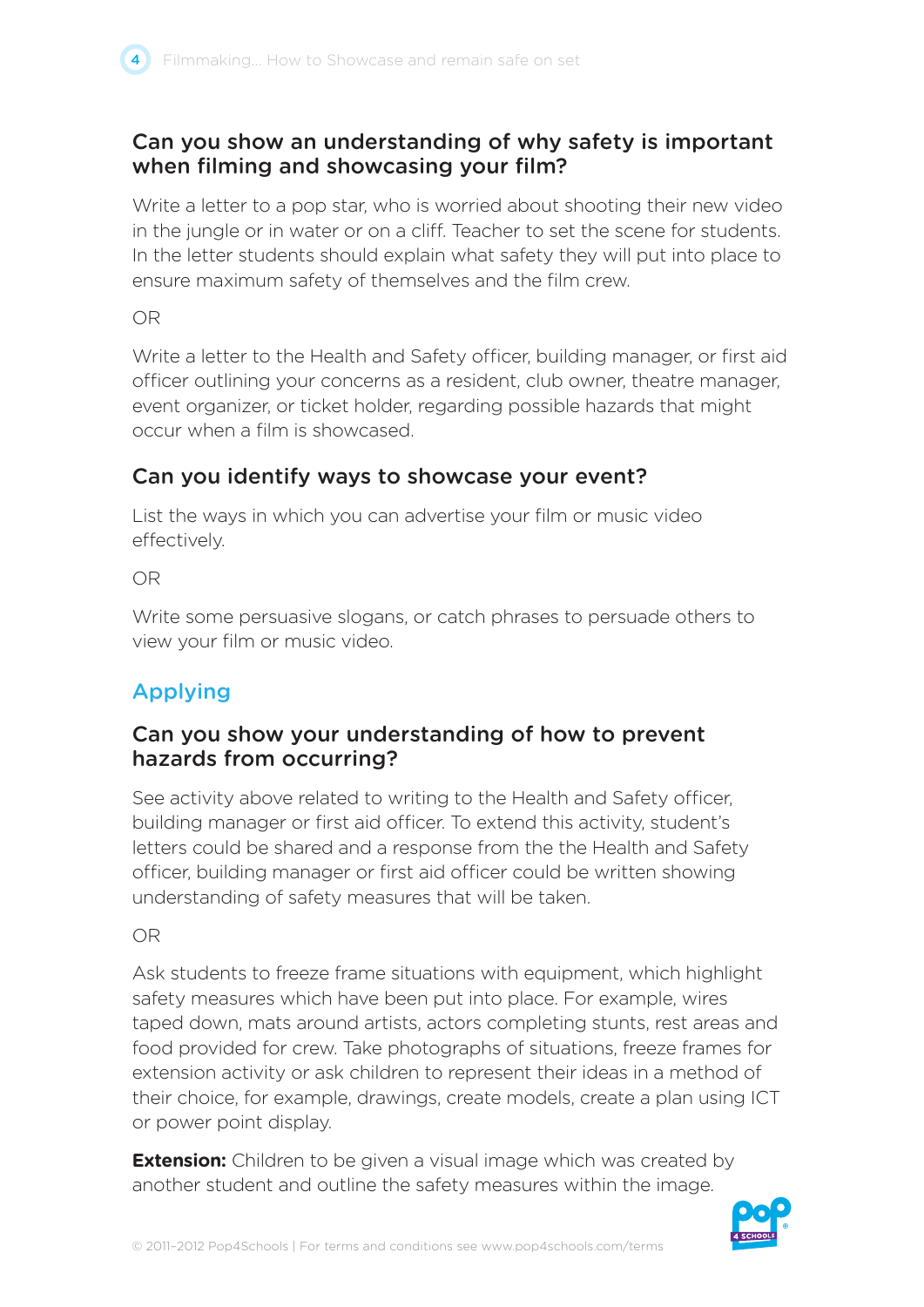

#### How can you persuade others to attend your showcase?

Ask students to create a radio advert or broadcast of a maximum of two minutes to highlight the main features and reasons why others should attend your viewing. Use persuasive text from previous activity.

**Extension:** Think about music in the background which would entice viewers.

OR

Create an advertisement for your film showcase using a media of your choice, either a poster, radio, or magazine.

OR

Work in groups to plan a showcase event. Students should consider the 'where, how, when' etc. They should write their notes and present it to the class showing a good understanding of all the elements that need to be considered. How will tickets be distributed? How many people could attend the viewing? Which apparatus will be needed?

#### Evaluating

#### Can you judge which type of advertising is most enticing?

Ask students to compare an audio and visual stimulus like a radio advert, poster, or trailer and choose which one is most effective and enticing.

OR

What makes a film premiere exciting? Why is this important in spreading the word about your film, and encouraging people to go to see the film?

OR

Ask students to complete a survey with given year groups or groups of children asking which stimulus is most enticing and complete a questionnaire, which provides an insight into others' thoughts.

#### Can you verify whether or not a set or showcasing event is safe or not?

Ask students to prepare a list of criteria which they should ask judges to use when on set or attending a showcasing event or film premiere to judge whether or not safety precautions have been considered carefully and appropriately.